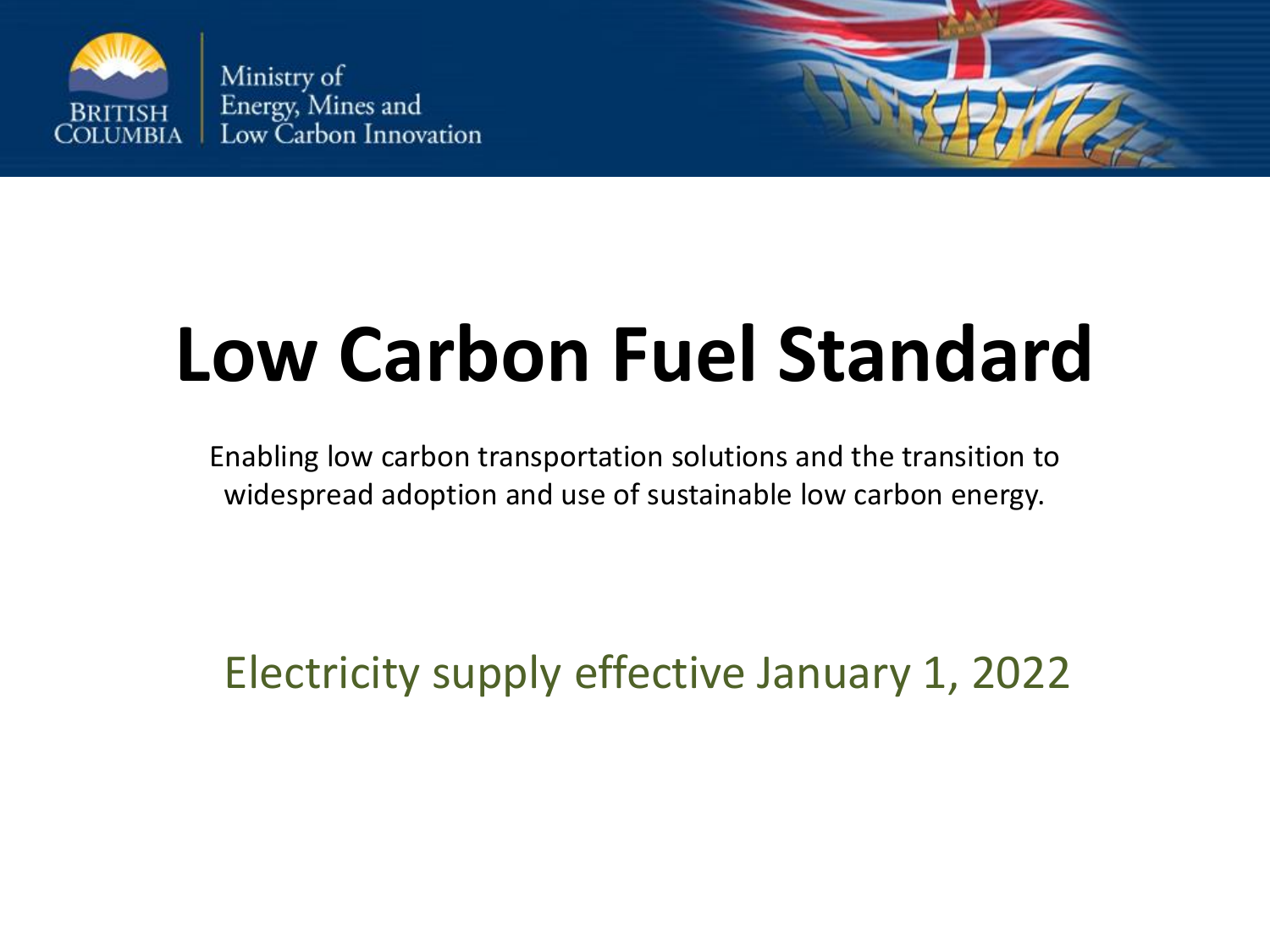

### **B.C. Low Carbon Fuel Standard (LCFS)**

**=**

### *Greenhouse Gas Reduction (Renewable and Low Carbon Fuel Requirements) Act*

+

### Renewable and Low Carbon Fuel Requirements Regulation

The Act and Regulation can be viewed online at [http://bclaws.ca](http://bclaws.ca/)

Supporting information for stakeholders is available online at <http://gov.bc.ca/lowcarbonfuels>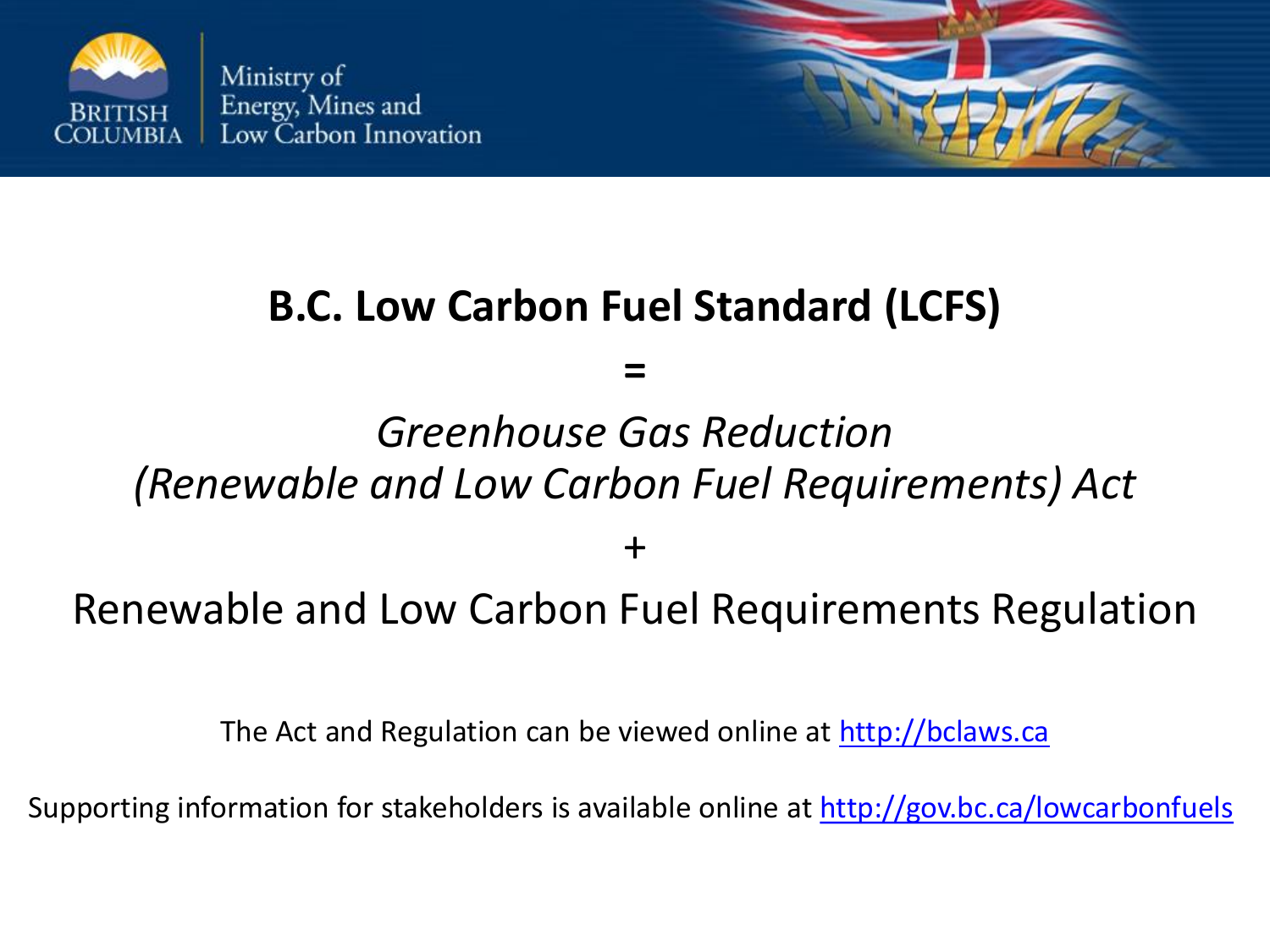



### **Part 3 Fuels**

- Part 3 fuels include petroleum-based gasoline and diesel fuel and products that can be blended with these fuels, such as biodiesel and ethanol
- Part 3 fuels may also include natural gas, propane, **electricity,** and hydrogen, but only when used in transportation to displace diesel or gasoline
- Electricity has uses in addition to transportation and can only be identified as a Part 3 fuel when it is supplied through a charging station or other equipment that is the final supply equipment (FSE)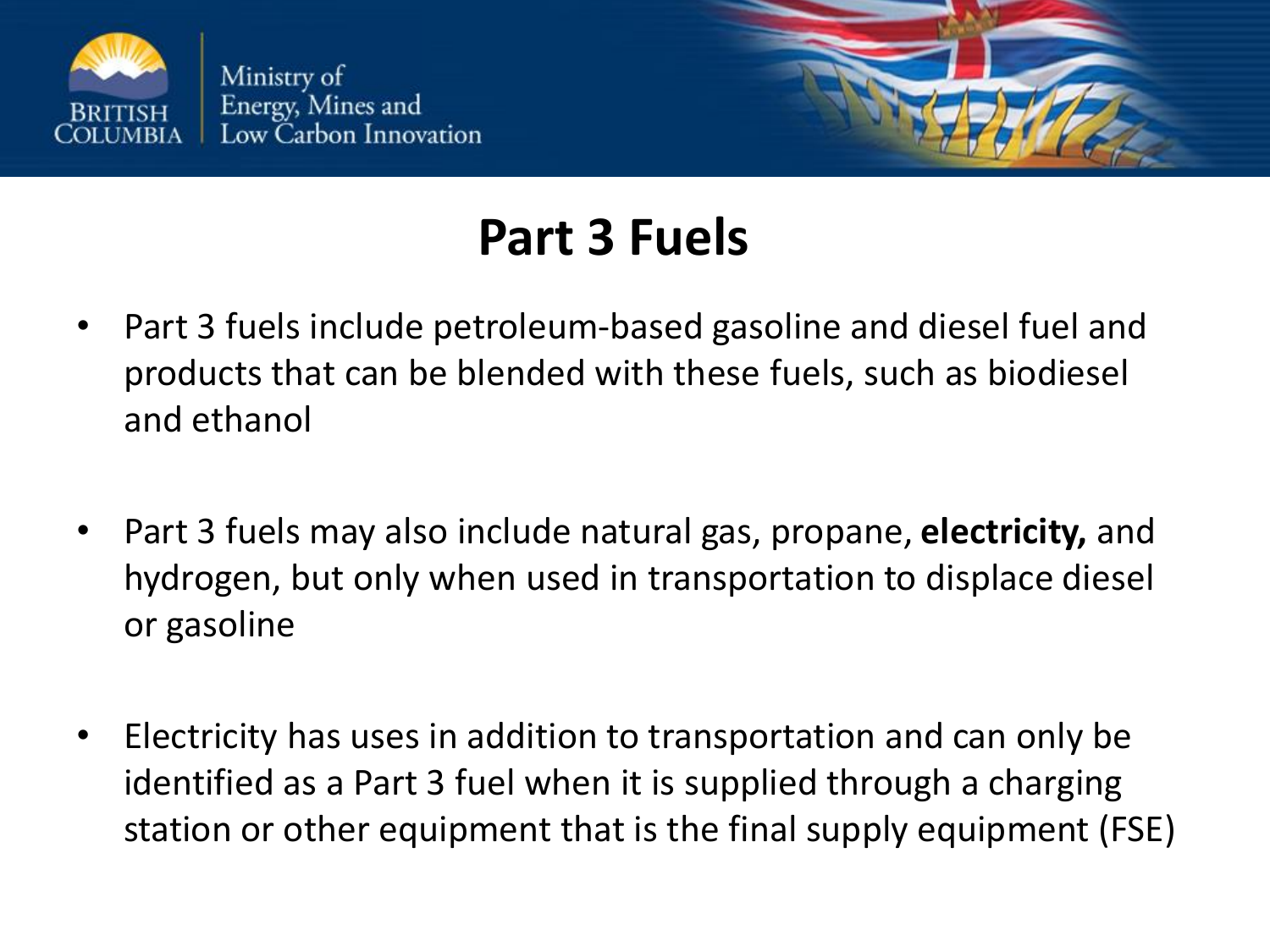



### **Part 3 Fuel supplier and reporting requirements for electricity as of January 1, 2022**

The supplier for electricity will be the person who provides the electricity through the Final Supply Equipment, with the exception that the utility is considered the supplier in the following situations:

- Vehicle charging at a residential building that includes fewer than five (5) dwelling units,
- Translink trains that were in operation on December 31, 2020, and
- Electric trolley buses that were in operation on December 31, 2020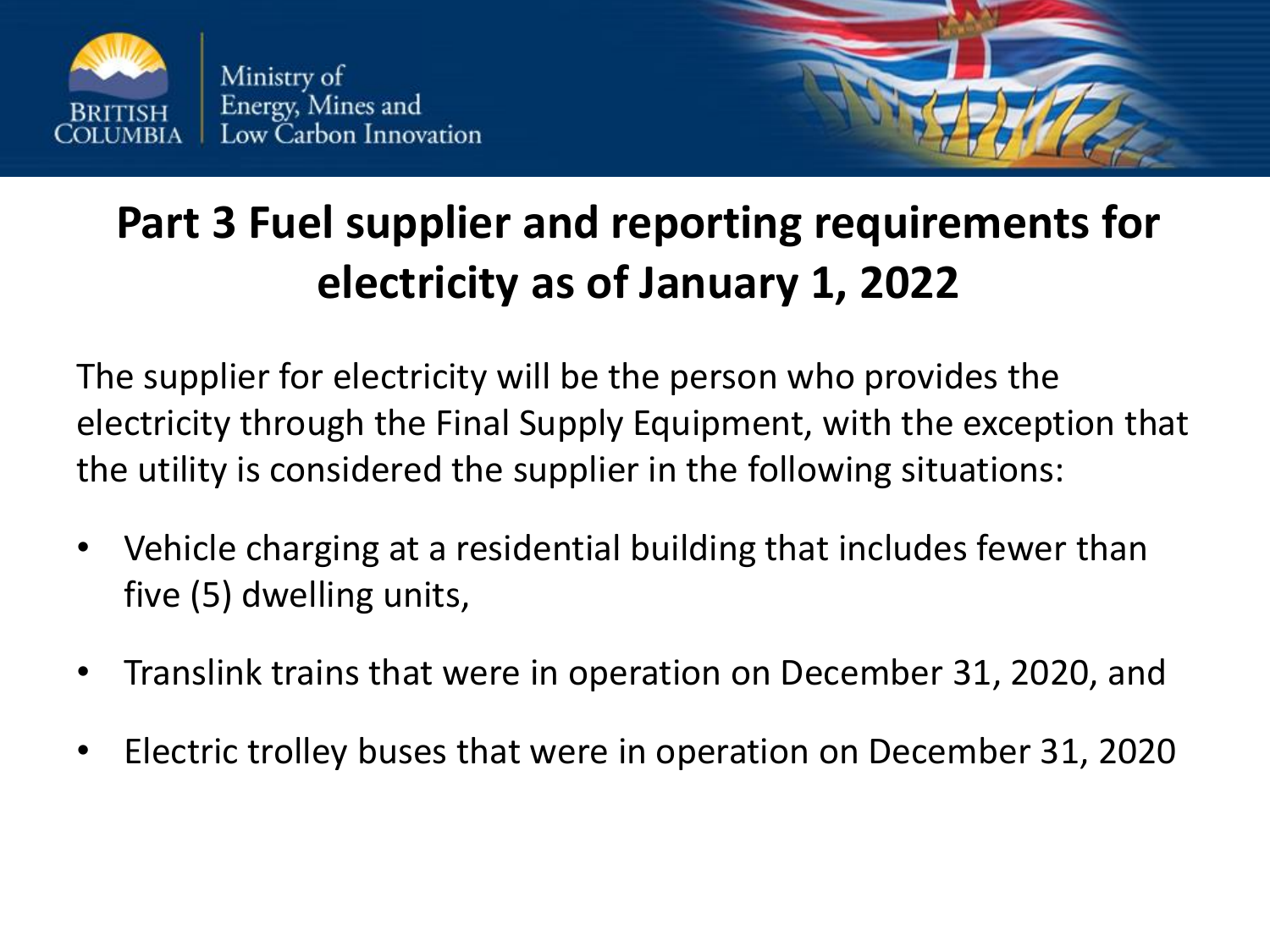

Is the electricity provided through the final supply equipment metered or can the quantity be estimated to reasonable accuracy?



The person who provides the electricity through the FSE reports

### **Decision Tree**

to help determine if you are a fuel supplier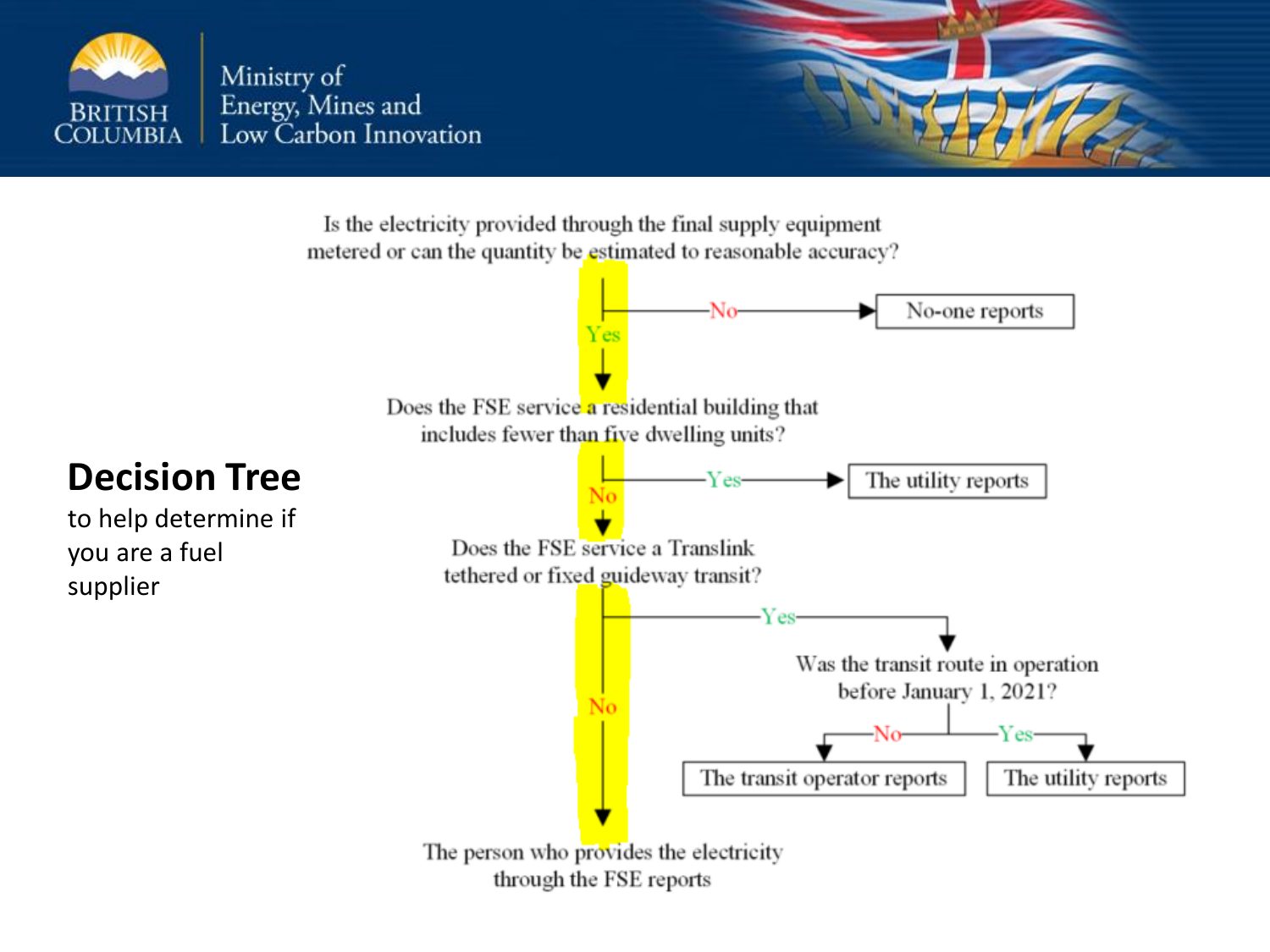



# **Part 3 Fuel Compliance**

- Carbon intensity limits are prescribed in the regulation for each fuel class, which reduce annually toward the 20% 2030 reduction target
- Part 3 credits or debits represent the difference between the carbon intensity of a given transportation fuel and the current low carbon fuel requirements for that fuel class
- Fuel suppliers receive **debits** for fuels with a **higher** carbon intensity than the current limit
- Fuel suppliers accrue **credits** for fuels with a **lower** carbon intensity than the current limit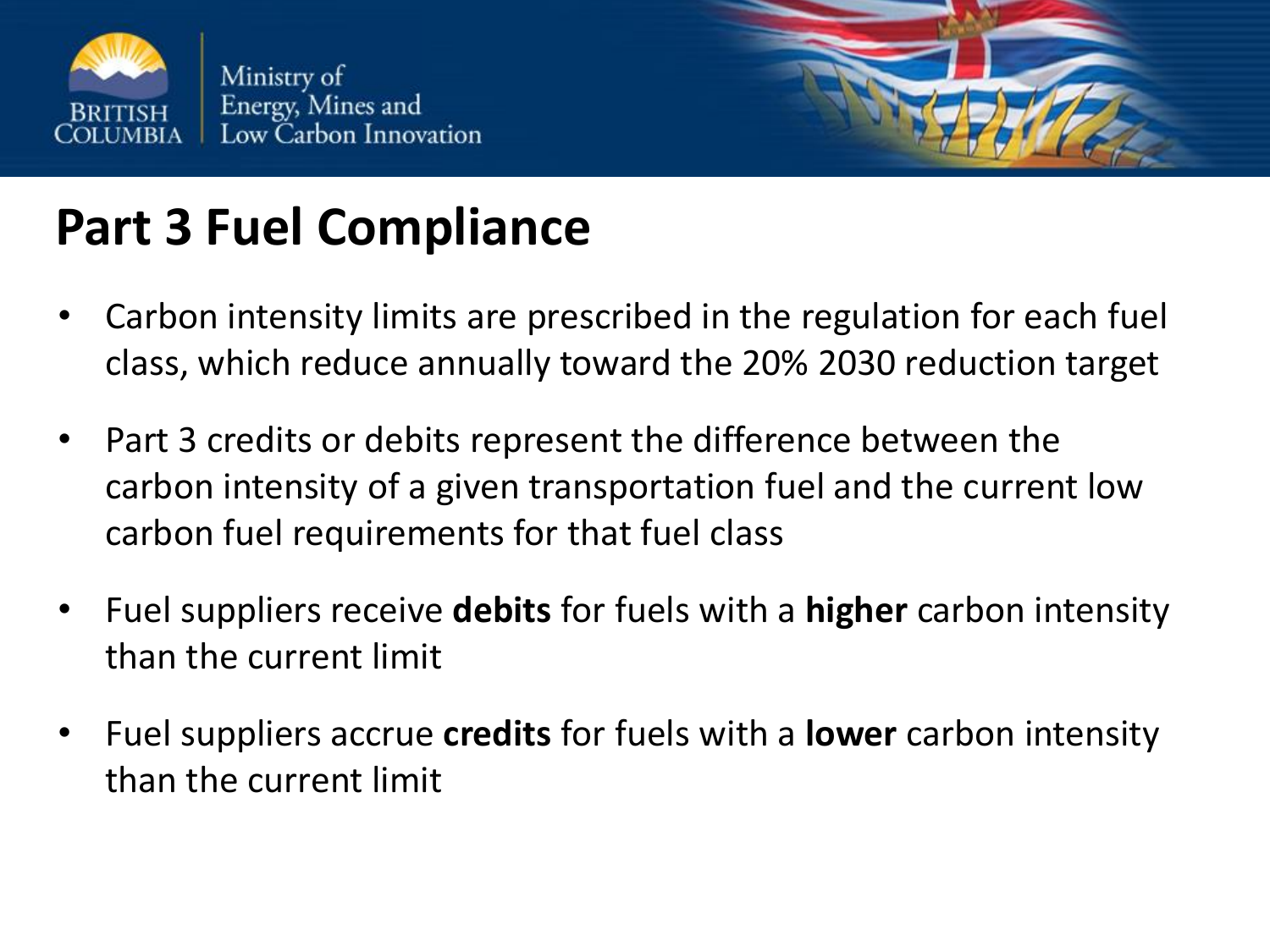

# **Credit Calculation**

### $Credit\; or\; Debit =$

# $(CI \; class \; limit \; * \; EER \; fuel -CI \; fuel) * EC \; fuel$ 1,000,000

*Where:*

- $\textit{Credit}$  = tonnes of lifecycle  $\text{CO}_2$  reduced relative to the CI class limit
- *CI class limit* = prescribed CI limit for the fuel class for the compliance period ( $gCO<sub>2</sub>e/MJ$ )
	- *EER fuel* = energy effectiveness ratio for the supplied fuel
		- *CI fuel* = carbon intensity of the fuel supplied
		- *EC fuel* = energy content of the fuel (energy density of the supplied fuel \* total fuel supplied)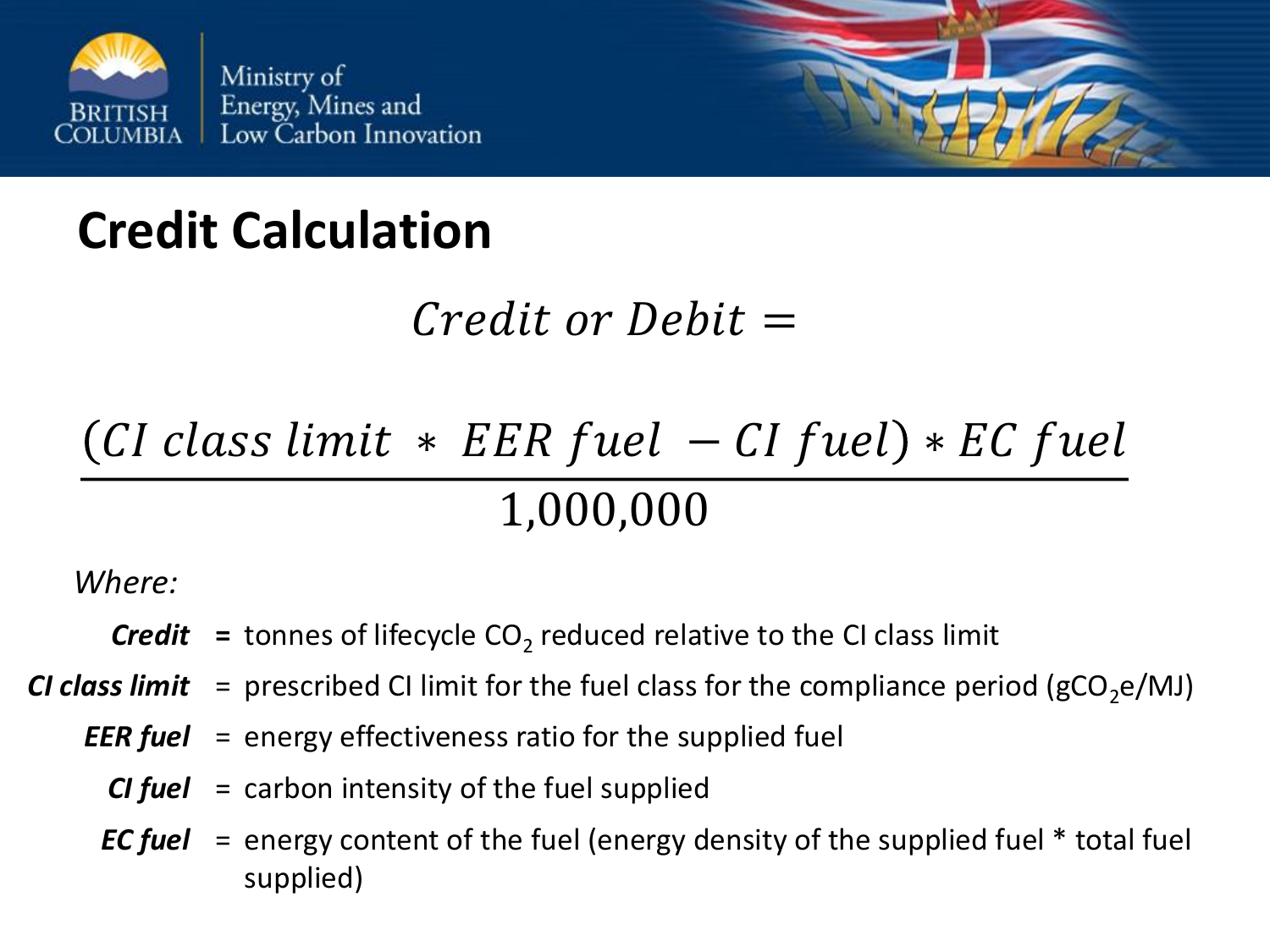

# **Credit Calculation - Example**

- Quantity of fuel supplied in 2022: 20,000 kWh (8 to 10 vehicles)
- CI Class for Gasoline Class Fuel for 2022: 78.20 g CO2e/MJ
- EER Fuel for Electricity: 3.4
- CI Fuel for Electricity: 19.73 g CO2e/MJ
- Energy Density for Electricity: 3.6 MJ/kWh
- Energy Content Fuel: Energy Density x Quantity of the Fuel= 72,000 MJ
- Credit or debit for  $20,000$  kWh = (78.20 g CO2e/MJ x 3.4 – 19.73 g CO2e/MJ) x 72,000 MJ/1,000,000
- Credits for 20,000 kWh = 17.7228 (rounds to 18)
- Average credit price (Nov 2021): \$465.00
- Estimated value of credits: \$8370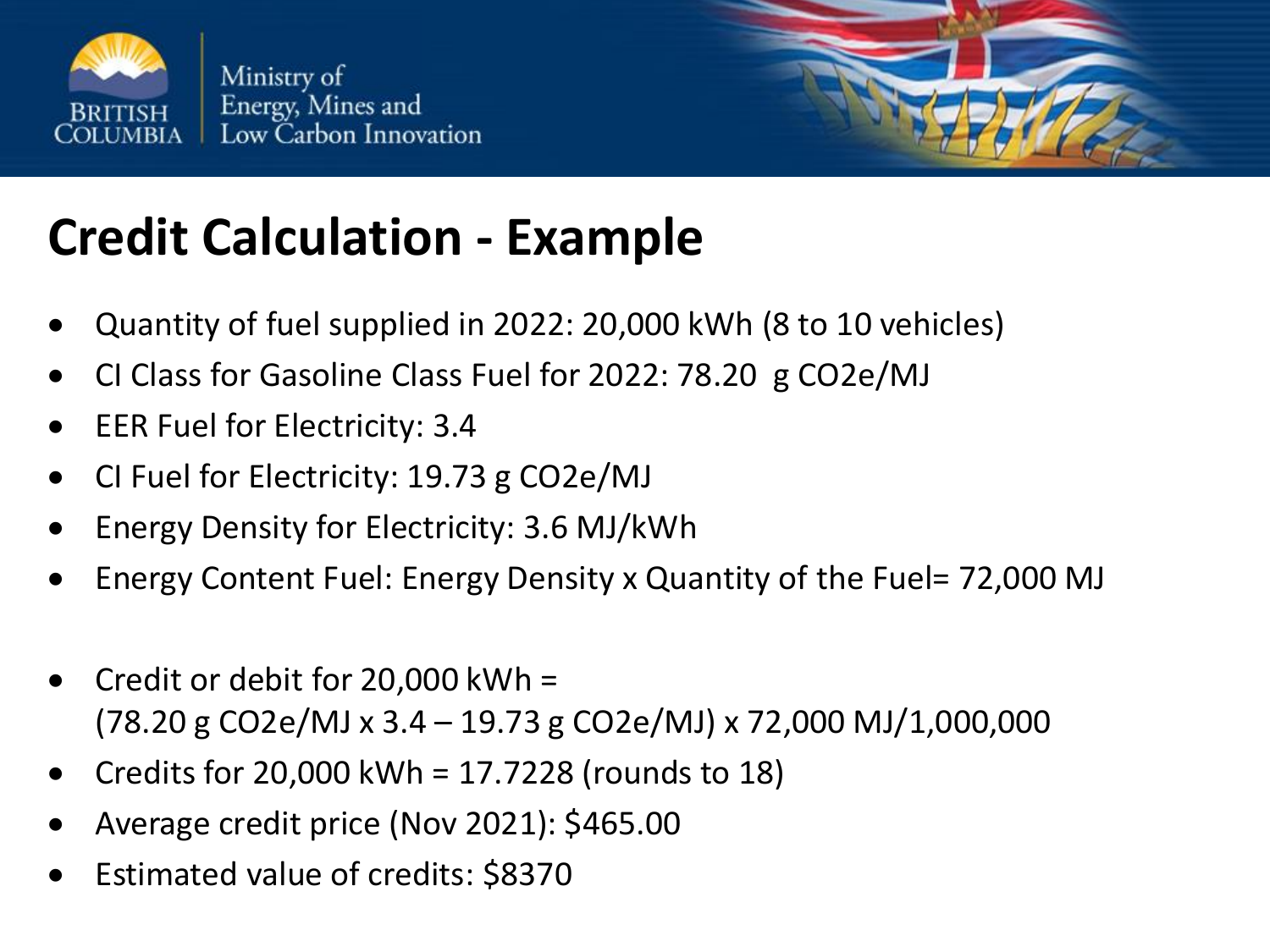



# **Part 3 Fuel Compliance**

- Each compliance period is the calendar year from January 1 to December 31
- Compliance reports are due on March 31 following each compliance period
- At the end of each compliance period, suppliers must have a balance of zero or more credits to avoid non-compliance penalties.
- If a supplier has a credit balance at the end of a compliance period, they can retain those credits for use in later years or trade credits with other fuel suppliers
- Before the credits can be traded or banked for later use, they must be validated by the statutory Director, which is done through the submission of a Compliance Report via the Transportation Fuels Reporting System (TFRS)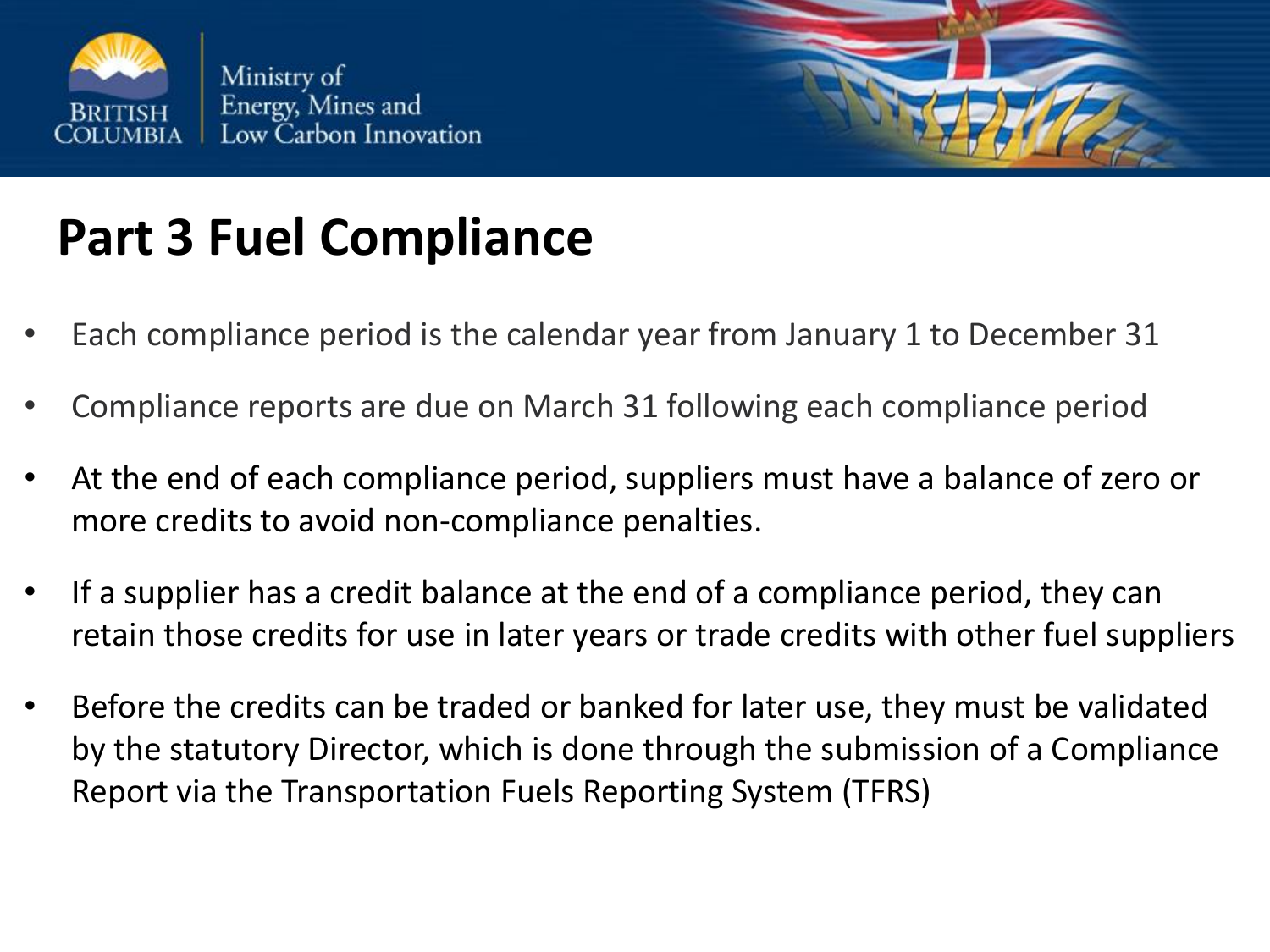

### **Transportation Fuels Reporting System (TFRS)**

- Used for Compliance Reporting and File Submissions
- Shows a fuel supplier's compliance standing
	- Credit balance
	- History of past credit transactions
- Used for credit trading
	- Transfer credits between fuel suppliers
	- In 2021, there were 85 transfers totaling over 245 million dollars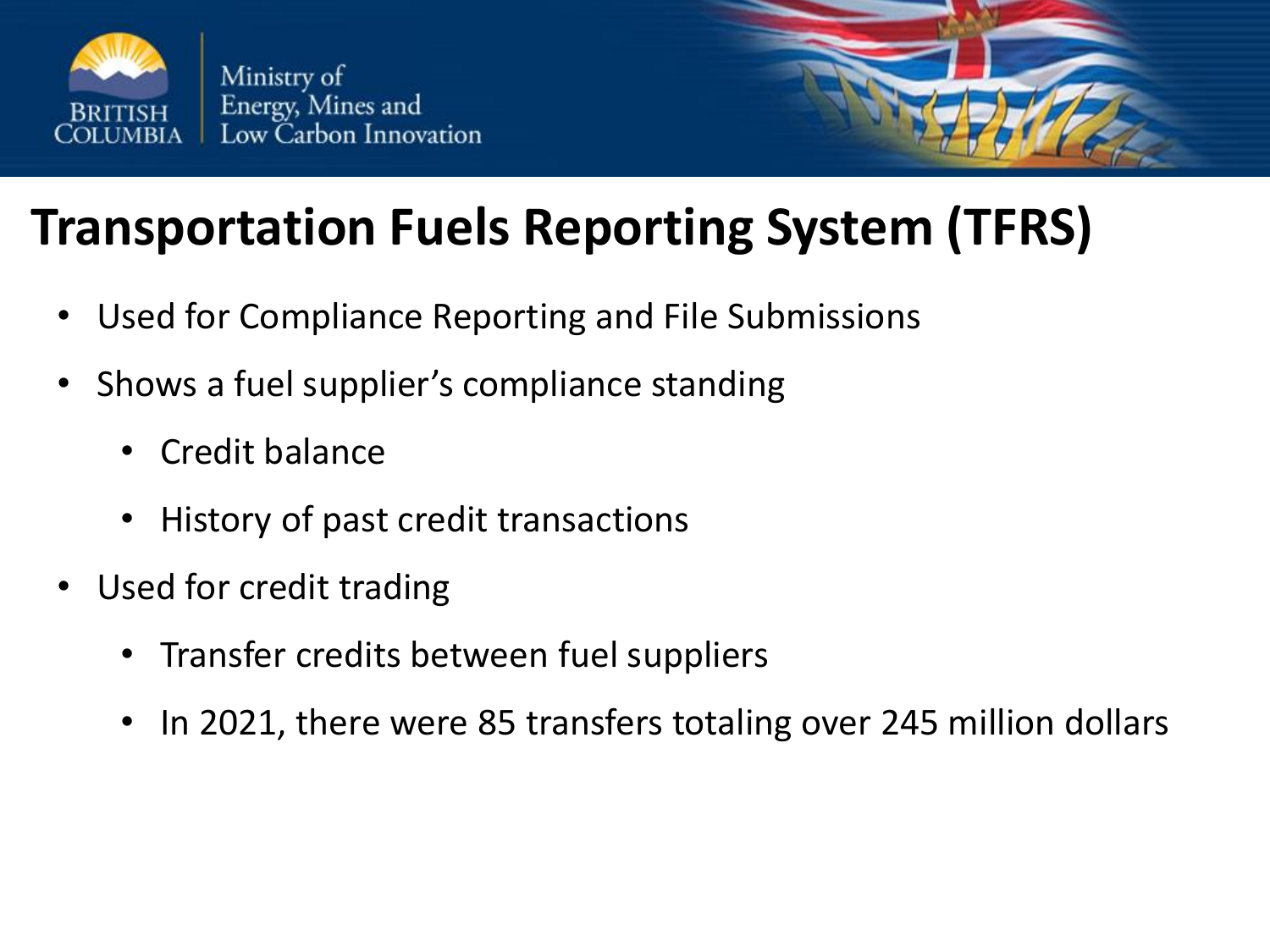

# **How to Report**

### 1. Sign up for a TFRS account

- o Instructions available on the TFRS page of the LCFS website
- o A business BCeID is required to create an account for TFRS
- o When signing up for a business BCeID account, Strata Corporations select "other" for the type of business and a Service Analyst will follow up to complete the sign-up process

### 2. Register your Final Supply Equipment (FSE)

- o To register FSE, download and complete the Final Supply Equipment Registration form on the Electricity page of the LCFS website
- $\circ$  Coordinates of the FSE location are required to complete the registration form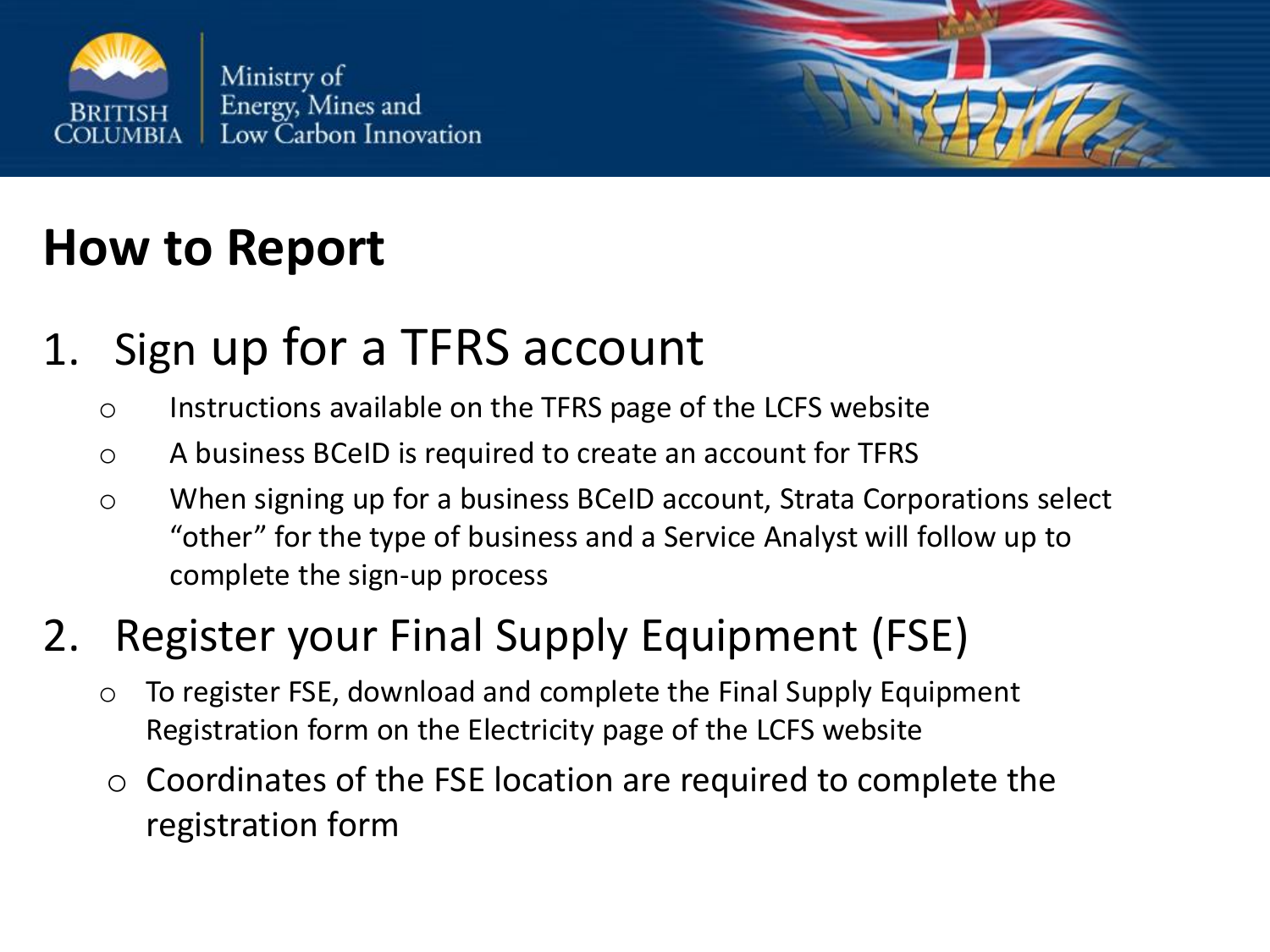



# **Third-party Representation**

- Suppliers may appoint an agent to act on behalf of the supplier in dealings with the Ministry
- Submit the Representation Agreement Form found on the Credit Market page of our website to [lcfs@gov.bc.ca](mailto:lcfs@gov.bc.ca) to inform the Ministry of the agreement between the agent and the supplier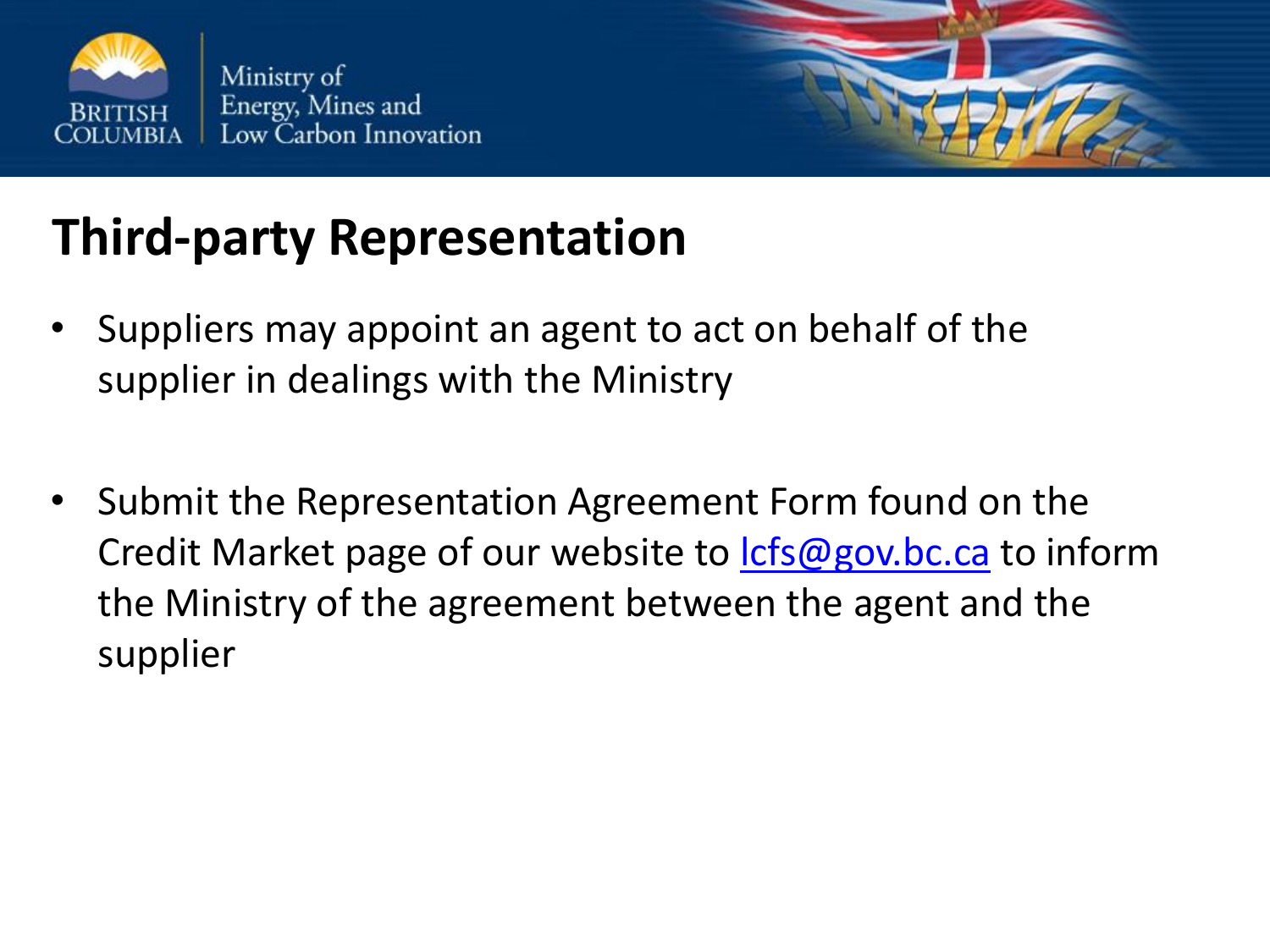



# **Credit Market**

- Credit market reports are published to our website monthly and quarterly
- Reports include information on the number of credit transfers, volume of credits transferred, and credit prices
- The quarterly report also includes a summary of credits generated and debits incurred in each compliance year
- Information Bulletin RLCF-013 on the LCFS website includes fuel suppliers' contacts for credit transfers